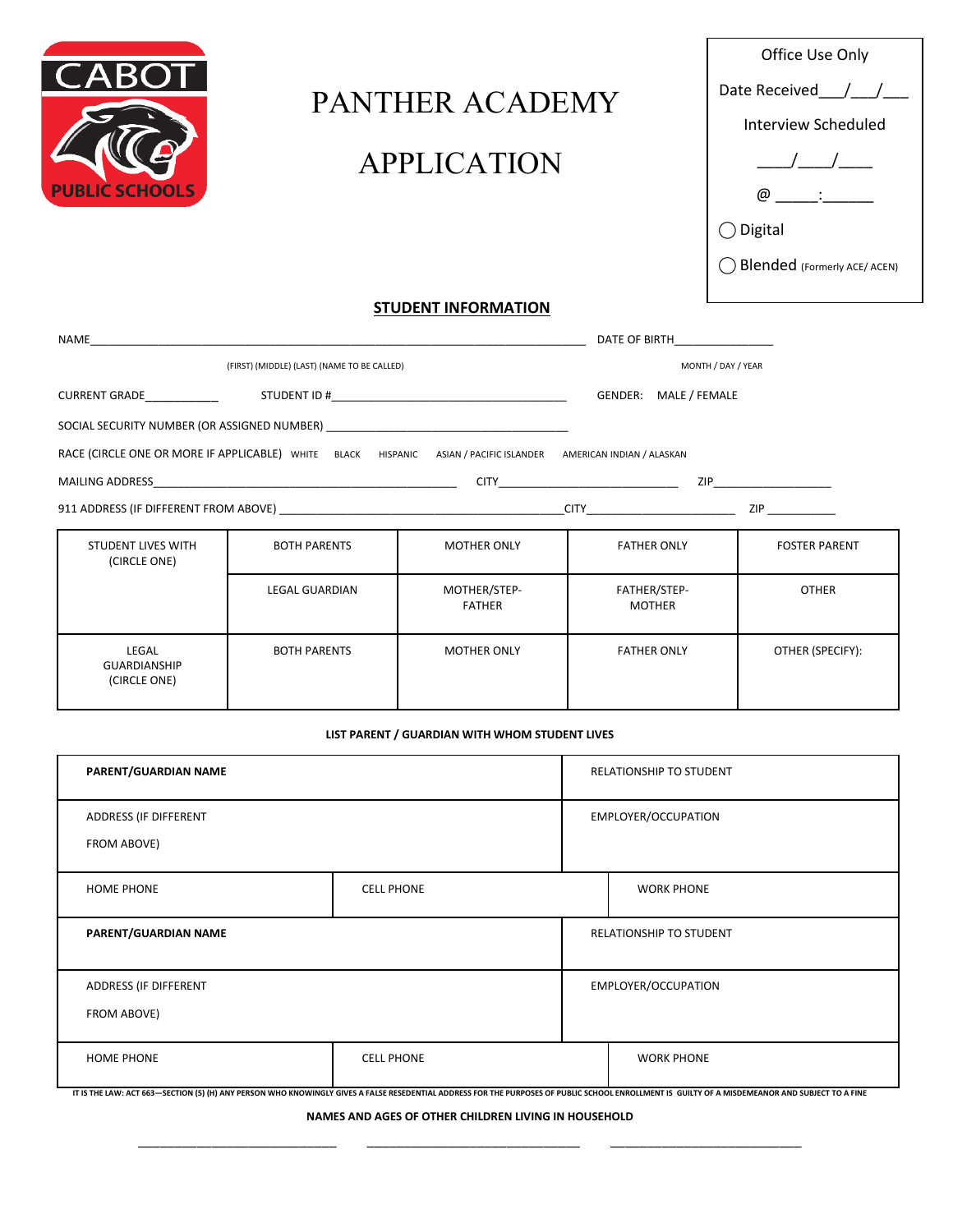## **EMERGENCY INFORMATION**

## **PLEASE LIST TWO PEOPLE WE CAN CONTACT IF THE PARENT/GUARDIAN CANNOT BE REACHED.**

| <b>NAME</b>                                                                                                                                                                |                   | RELATIONSHIP TO STUDENT |                                                                                                                             |
|----------------------------------------------------------------------------------------------------------------------------------------------------------------------------|-------------------|-------------------------|-----------------------------------------------------------------------------------------------------------------------------|
| <b>HOME PHONE</b>                                                                                                                                                          | <b>CELL PHONE</b> |                         | <b>WORK PHONE</b>                                                                                                           |
| <b>NAME</b>                                                                                                                                                                |                   | RELATIONSHIP TO STUDENT |                                                                                                                             |
| <b>HOME PHONE</b>                                                                                                                                                          | <b>CELL PHONE</b> |                         | <b>WORK PHONE</b>                                                                                                           |
| <b>ACADEMIC INFORMATION</b><br>· NAME, ADDRESS, AND PHONE NUMBER OF LAST SCHOOL ATTENDED:                                                                                  |                   |                         |                                                                                                                             |
| · IS ENROLLEE CURRENTLY UNDER A LONG-TERM SUSPENSION/EXPULSION FROM HIS/HER PREVIOUS SCHOOL OR IS AN EXPULSION CONFERENCE PENDING? ____YES _____NO                         |                   |                         |                                                                                                                             |
| DO YOU HAVE ACCESS TO THE INTERNET? ____ YES ____ NO                                                                                                                       |                   |                         |                                                                                                                             |
|                                                                                                                                                                            |                   |                         |                                                                                                                             |
| DOES THE STUDENT REQUIRE SPECIAL SERVICES? ______ YES                                                                                                                      | NO                |                         |                                                                                                                             |
| IF YES, CIRCLE ALL THAT APPLY. SPEECH ESL RESOURCE<br>OT/PT<br>INCLUSION 504 PLAN GIFTED AND TALENTED DYSLEXIA<br>FOLDER HOLDER STATEMENT (only for students with an IEP): |                   |                         |                                                                                                                             |
| Please have this portion completed by the special education teacher that holds your child's IEP.                                                                           |                   |                         |                                                                                                                             |
| <b>STUDENT STRENGTHS</b><br><b>STUDENT CONCERNS</b>                                                                                                                        |                   |                         |                                                                                                                             |
|                                                                                                                                                                            |                   |                         |                                                                                                                             |
| PRINT NAME                                                                                                                                                                 |                   |                         | IF THE STUDENT HAS AN IEP OR LPAC, PLEASE HAVE THE FOLDER TEACHER SIGN HERE TO INDICATE THAT THEY SUPPORT THIS APPLICATION. |
| SIGNATURE                                                                                                                                                                  |                   |                         |                                                                                                                             |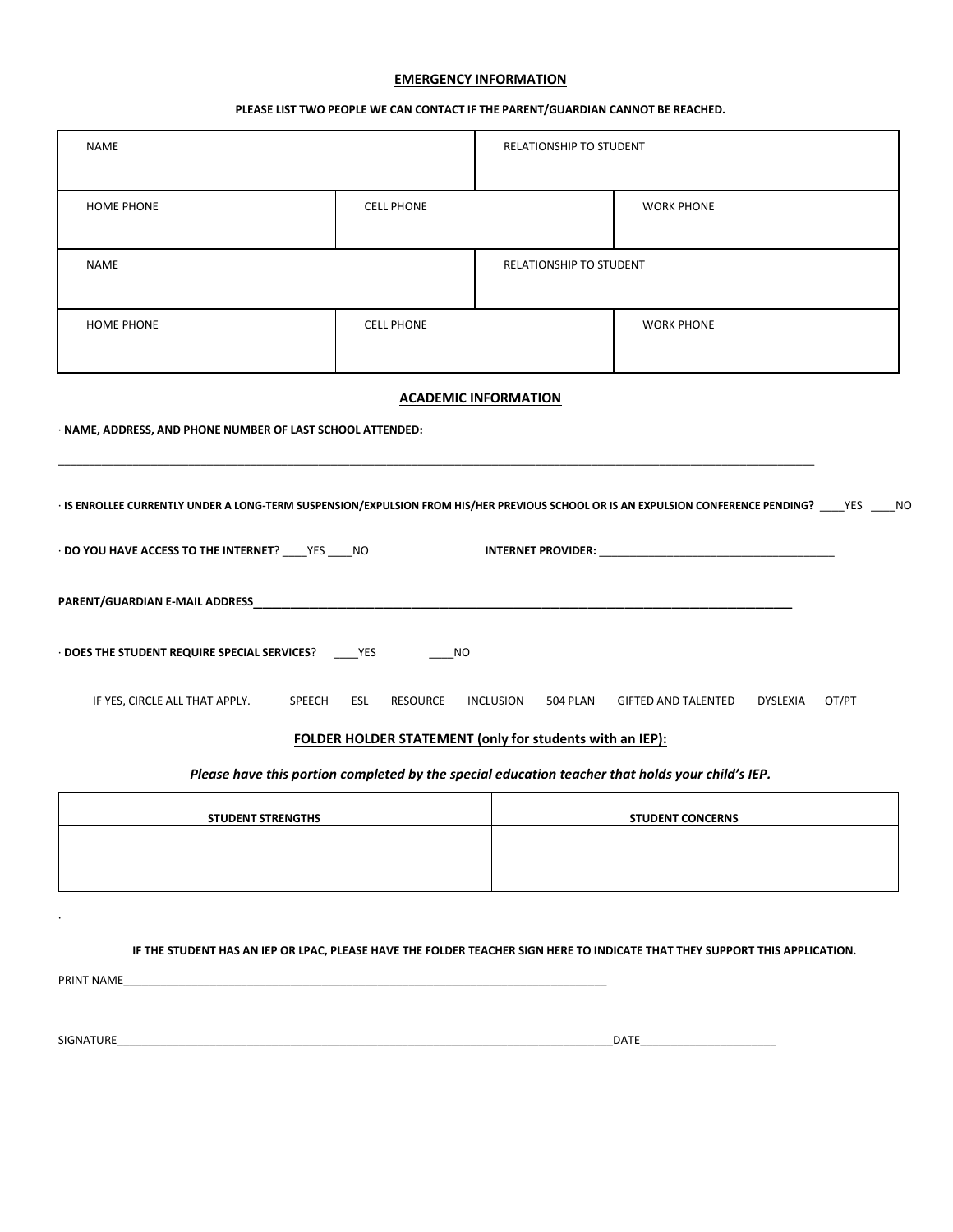## **STUDENT STATEMENT**

EXPLAIN WHY YOU DESIRE ADMISSION TO CABOT'S PANTHER ACADEMY.

| <b>STUDENT SIGNATURE</b>                                                       |                           |             |  |
|--------------------------------------------------------------------------------|---------------------------|-------------|--|
|                                                                                |                           | <b>DATE</b> |  |
|                                                                                |                           |             |  |
|                                                                                |                           |             |  |
|                                                                                |                           |             |  |
|                                                                                | PARENT/GUARDIAN STATEMENT |             |  |
| WHY DO YOU BELIEVE YOUR CHILD WILL BE SUCCESSFUL AS A PANTHER ACADEMY STUDENT? |                           |             |  |
|                                                                                |                           |             |  |
|                                                                                |                           |             |  |
|                                                                                |                           |             |  |
|                                                                                |                           |             |  |
|                                                                                |                           |             |  |
|                                                                                |                           |             |  |
|                                                                                |                           |             |  |
|                                                                                |                           |             |  |
|                                                                                |                           |             |  |
|                                                                                |                           |             |  |
|                                                                                |                           |             |  |
|                                                                                |                           |             |  |
|                                                                                |                           |             |  |
|                                                                                |                           |             |  |
|                                                                                |                           |             |  |
|                                                                                |                           |             |  |
|                                                                                |                           |             |  |
|                                                                                |                           |             |  |
|                                                                                |                           |             |  |
|                                                                                |                           |             |  |
| PARENT/GUARDIAN SIGNATURE                                                      |                           | <b>DATE</b> |  |
|                                                                                |                           |             |  |